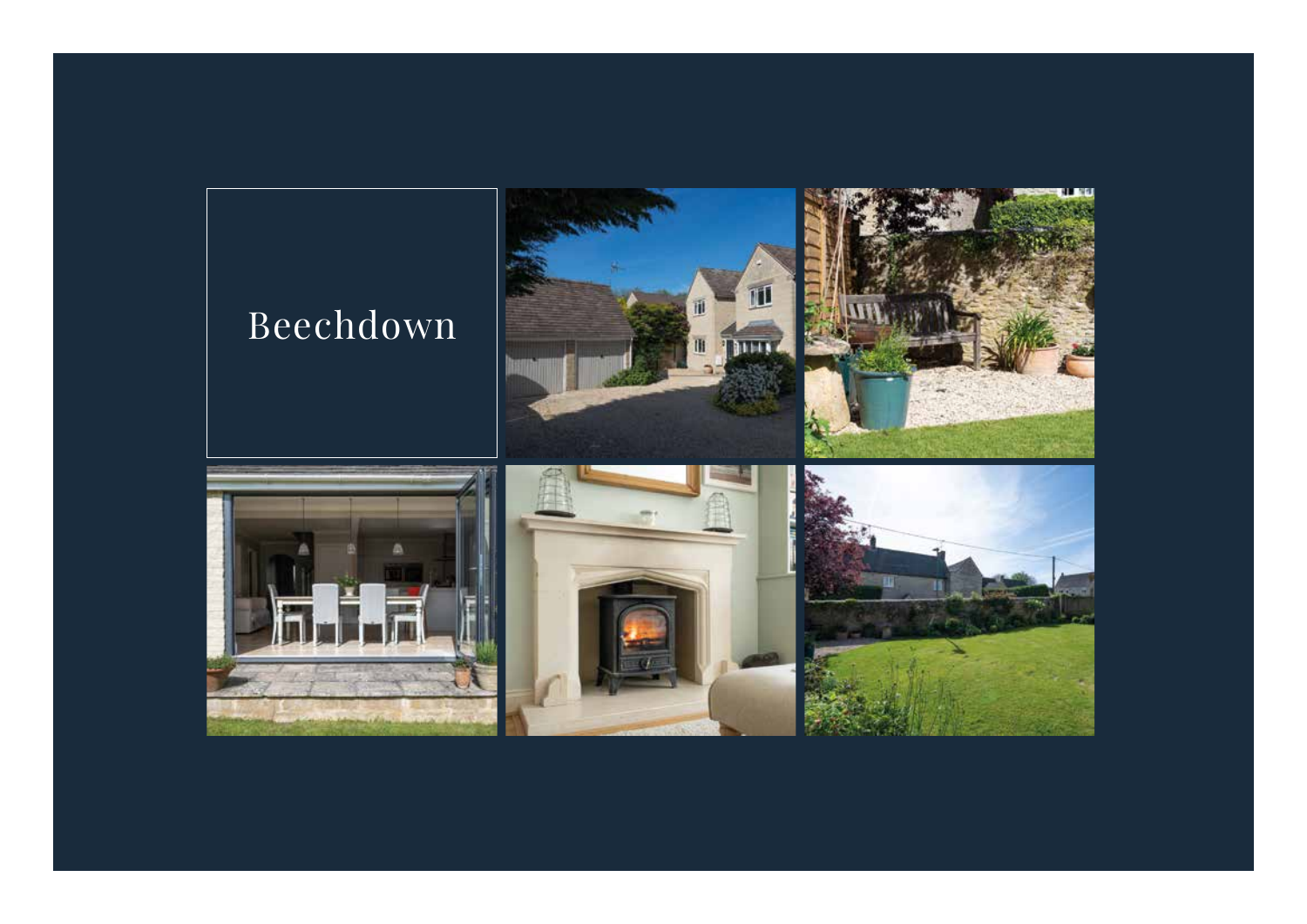### Beechdown, Quenington, GL7 5BG

Entrance hall • Living Room • Sitting Room • Kitchen/Dining room Study • Utility • 4 Bedrooms • 3 Bath/Shower rooms • Garden Terrace • Private Driveway • Garage

## A beautifully presented family house in one of the finest Cotswold villages

#### Location

Located in Spring Gardens, a peaceful cul-desac in the heart of Quenington, Beechdown is a superb family home. Quenington is arguably one of the finest villages in the Cotswolds, renowned for its stunning picturesque Cotswold stone houses. This quintessential English village, located on the River Coln, is home to a thriving community and amongst other accolades is host to the bi-annual Open Air Sculpture exhibition. The popular Keepers Arms gastro pub is the ideal place for a well-deserved tipple after a long country walk, and beautiful St Swithin's Church offers a glimpse of the village's history. The renowned New Inn is just a few minutes walk down the road in the village of Coln along with the village's handy village shop.

Known as the "Capital of the Cotswolds", nearby Cirencester is a hub of vibrant cultural life known for its beautiful limestone town houses, exciting boutiques, restaurants and cafés. The recently refurbished Market Place hosts a twice weekly market and a farmer's market every other Saturday.

Fairford, a couple of miles away, offers a wide range of facilities including a library, a stunning medieval church, a range of shops including a post office, doctor and dentist surgeries, a leisure centre, a choice of good restaurants and gastro pubs, and a weekly market on Wednesdays.

Burford, 10 miles away, offers various weekly

markets and attractions such as the Burford Garden Centre and The Cotswold Wildlife Park.

Cheltenham is a short drive west and not only offers excellent shopping and dining, it is also host to fabulous literary, jazz and food festivals, and of course horse racing.

A little further afield is Daylesford Organic Farm Shop set in enchanting grounds with a superb restaurant and deli to suit all tastes; and Soho Farmhouse, the spectacular members club set in 100 acres of stunning Oxfordshire Countryside.

The area offers a superb choice of schooling with an outstanding selection of state, grammar and private schools such as Hatherop COE Primary School, Farmor's, Hatherop Castle, Cheltenham and Oxford schools, St Hugh's and Pinewood, to name but a few.

Sporting opportunities are abundant in the area with nearby golf courses in Burford, Cirencester, Minchinhampton and Naunton; bridle paths are plentiful; cycling and water sports can be enjoyed at the Cotswold Water Park and the Bowmoor sailing club is nearby in Fairford.

Communications in the area are excellent with high-speed internet and easy access to major hubs and international airports in the South West, the Midlands and London, via the M4 and M5 motorways and well-connected direct train services.











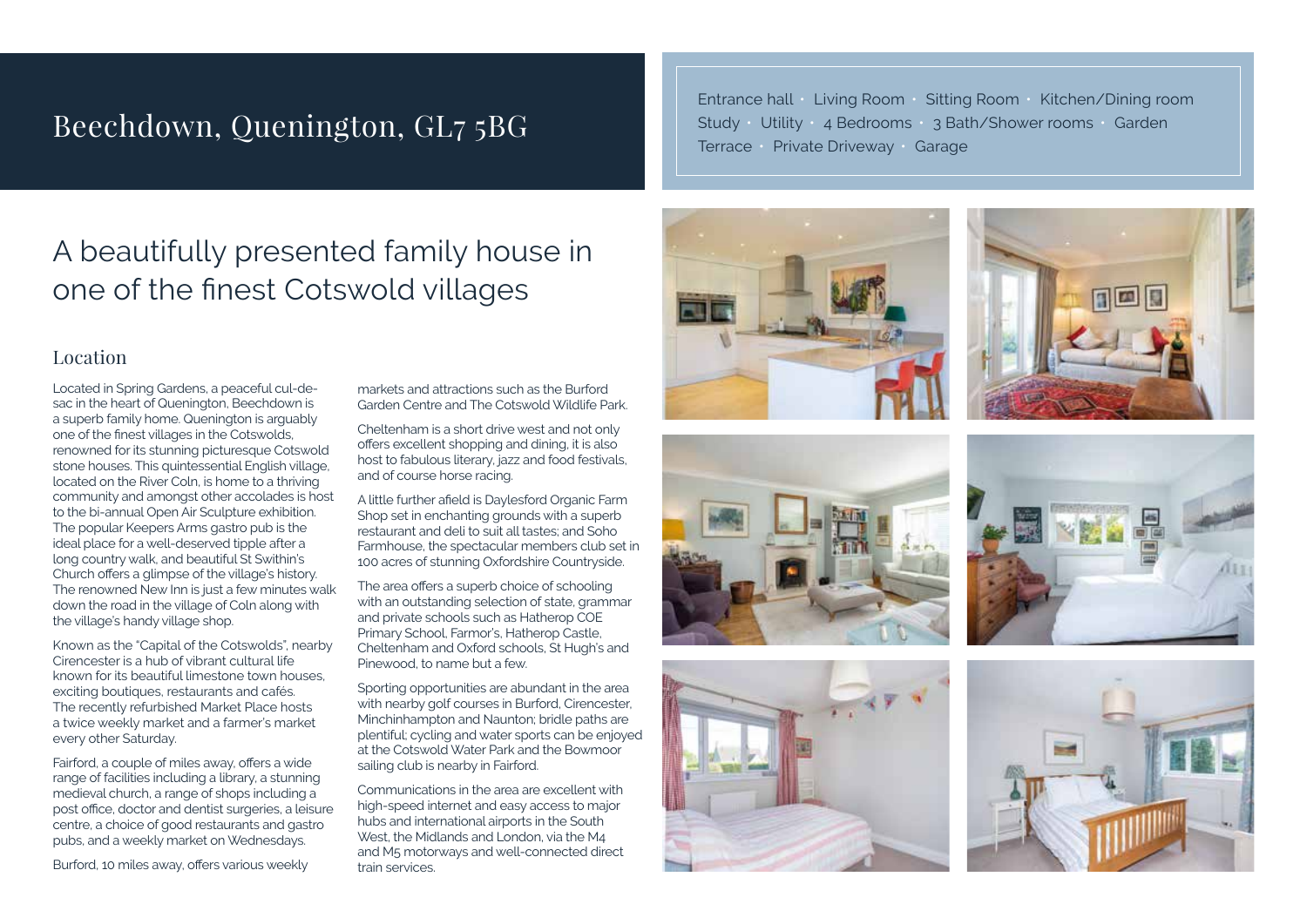

#### General Information

Tenure: Freehold.

Services: Mains water, electricity and drainage. Oil-fired central heating, partial electric underfloor heating and gas hob.

Postcode: GL7 5BG.

Viewing: Strictly by appointment through Sharvell Property Ltd.



Fixtures & Fittings: Some mentioned in these sales particulars are included in the sale. All others are specifically excluded but may be made available by separate negotiation.

Local Authorities: Cotswold District Council, Trinity Road, Cirencester, Gloucestershire. Tel: 01285 643000.

Council Tax Band F, EPC rating D.



#### Description

Beechdown is a wonderful family home in the heart of the stunning quintessential Cotswold village of Quenington, superbly renovated and extended to create bright and light living spaces.

The ground floor living space has been carefully thought out to allow for open plan indoor/ outdoor living in the kitchen/ dining room and for quiet relaxation in the adjacent living and sitting rooms which interconnect, ideal when hosting dinner parties and entertaining family and friends. The living room with fireplace and wood burner is an elegant room and planning permission has been granted to extend the adjoining sitting room with French doors leading to the garden.

The kitchen is clearly the heart of the house with bi-folding doors leading to the garden and bespoke units provide ample storage and worktop space. The larder is an added bonus for the cooking enthusiast! Electric underfloor heating provides great warmth in the cooler months.

There is also a handy utility room off the entrance hall which doubles as a cloakroom.

The first floor has four bright and light bedrooms, two with en suite bathrooms, and a family

bathroom. All the rooms have been thoughtfully laid out to provide ample bespoke and discreet storage.

Outside, the garden is a haven of peace and tranquillity. Beautifully laid out, it is predominantly laid to lawn, interspersed with colourful herbaceous borders. The terrace overlooking the garden is a wonderful spot for al fresco dining and entertaining in the summer months.

Externally one side of the double garages has been converted to create a home office with phone connection and electric heating, alongside the existing garage. Additional useful storage is above the garage. The driveway offers plenty of parking.

*Fairford 2 miles Burford 10 miles Cirencester 8 miles Swindon 18 miles (London Paddington 55 mins) Cheltenham 23 miles Oxford 29 miles* All distances are approximate